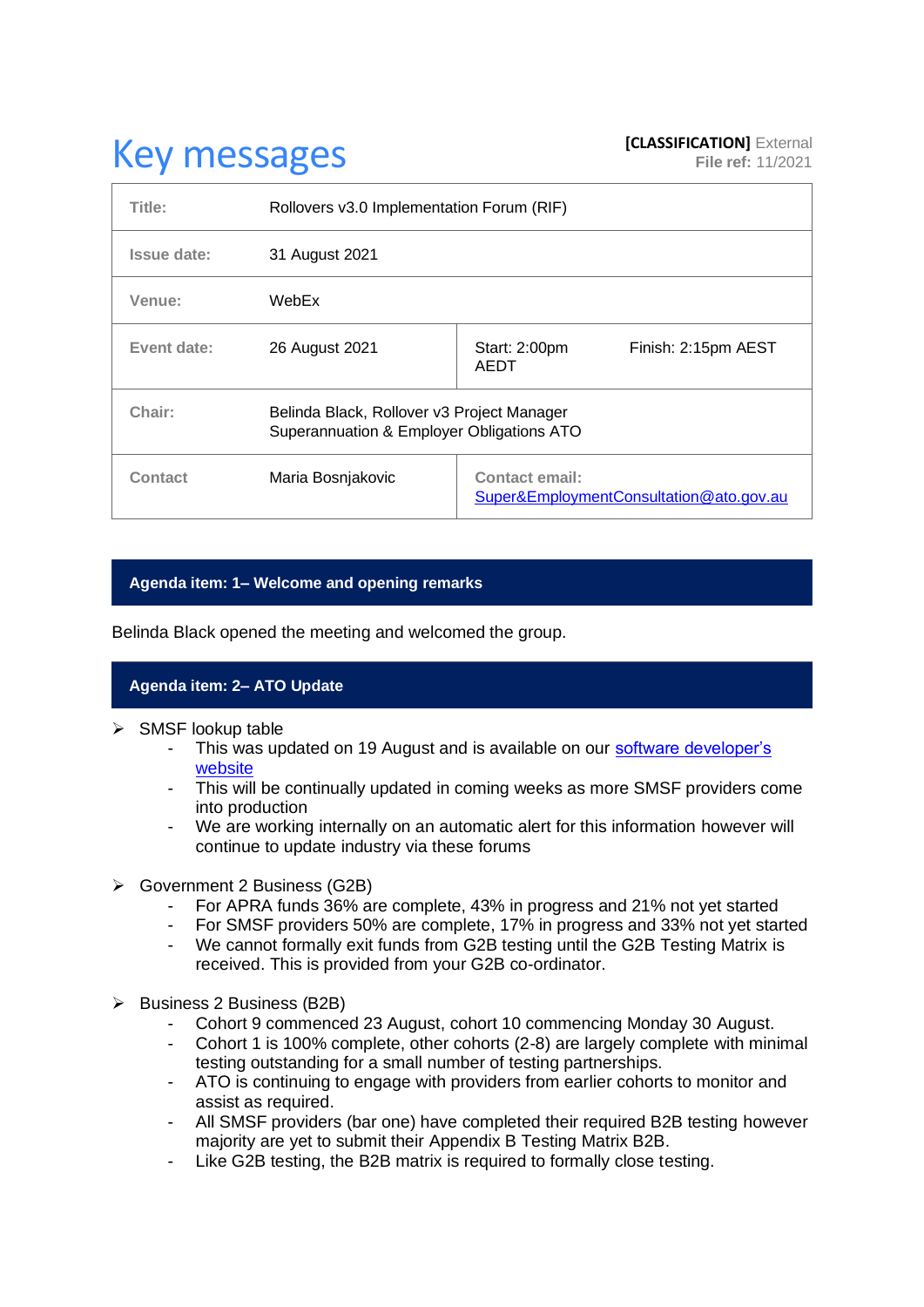- We're working with participants of the final two cohorts (11 and 12) to prioritise the completion of testing to enable all participants to be production ready prior to the compliance date. SMSF providers are also supporting this by making themselves available to support the impacted APRA funds.
- ➢ Production Verification Testing (PVT)
	- Electronic Portability form (EPF), unclaimed super money (USM inbound and outbound), the associated USM outcome response, and the new trustee voluntary payment code have been tested.
	- We have also successfully tested the SMSF Verification Service (SVS) usage. Industry are reminded that upon calling the SVS an email and/or text message alert will issue to your member. These alerts are being sent to help safeguard your members' retirement savings and reduce the risk of fraud or misconduct. They advise the member that if they did not request a rollover to be made to an SMSF, or want more information, to contact their existing super fund/s as a matter of priority. More information can be found at [Alerts for changes made to](https://www.ato.gov.au/Super/Self-managed-super-funds/In-detail/SMSF-resources/Alerts-for-changes-made-to-SMSF-information/)  [SMSF information | Australian Taxation Office \(ato.gov.au\).](https://www.ato.gov.au/Super/Self-managed-super-funds/In-detail/SMSF-resources/Alerts-for-changes-made-to-SMSF-information/)
	- During testing the Release Authority (RA) outbound message, it was identified that the country code wasn't included. As this is a mandatory field those RAs were stopped at the (receiving) gateway. We have deployed a fix and the impacted RAs have issued.
- ➢ Scheduling and Production
	- 10% of funds / providers are live in production and the first SMSF provider is going live next week.
	- The SuperStream: Rollover version 3 and Release Authorities production [readiness checklist](https://www.ato.gov.au/Super/Sup/SuperStream-Rollover-v3?anchor=SuperStreamRolloverversion3andReleaseAut#SuperStreamRolloverversion3andReleaseAut) must be completed and sent through before cutting over to production
	- Funds are reminded that they are obligated to make any changes to the FVS at least 10 business days prior to the effective date. To meet the compliance date of 30 September the FVS changes must be actioned by 16 September.
- $\triangleright$  We have recently updated a number of existing web pages in line with Rollovers version 3 changes – including [QC32600 Final taxonomy files.](https://www.ato.gov.au/Super/SuperStream/In-detail/Guidance/Taxonomy-files/) We would like to clarify that there have been no updates to the Taxonomy files themselves, the page was updated to improve readability and MIG document versioning only.
- ➢ Access manager
	- Machine credentials by default will pick up all permissions in access manager visible or not
	- If you want to view your permissions via access manager make sure you are logged in as an authorised administrator
	- Please reach out to [SuperStreamStandards@ato.gov.au](mailto:SuperStreamStandards@ato.gov.au) if you are having difficulty with setting up your access manager permissions.